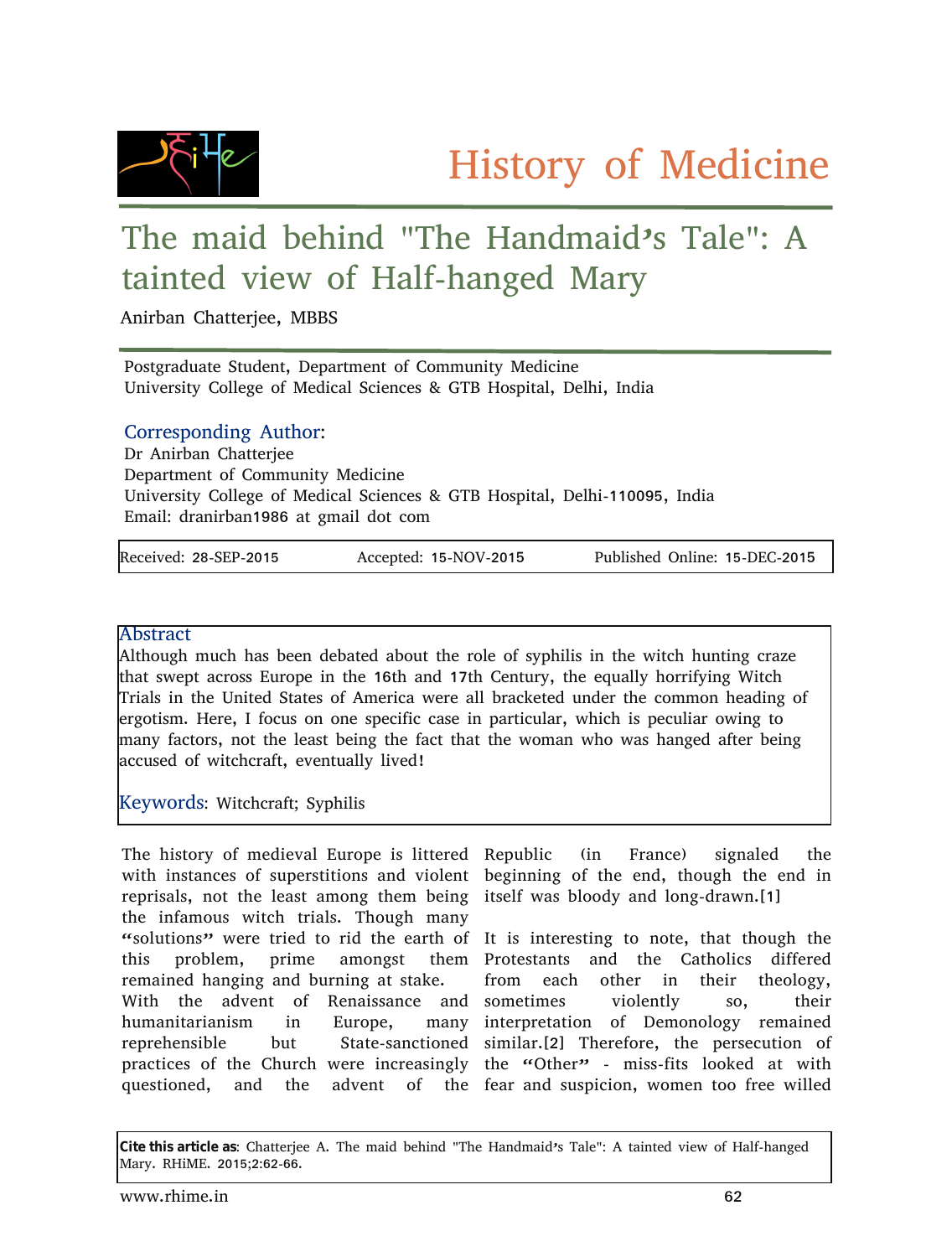for their generation - continued in both these traditions along similar lines. The most hapless of the lot were usually free thinking, educated, independent women who posed a threat to the patriarchal hegemony. One of the best known examples here would be that of Joan d'Arc.[3]

When the Puritans migrated to the New World, they went there with the objective of setting up a new order based on piety and worship of the one true God. In addition, the active persecution of their faith by the then Archbishop of Canterbury, had made it impossible for them to continue living in England. And with them, the Puritans took along their myths, superstitions, and fears to their new land.[4]

This background information is necessary, because early American history is a narrative of severity, starkness and cruelty as is also evinced by books written about that period.

Half-Hanged Mary is a ballad written by Margaret Atwood about the travails that beset one Mary Webster. At the time of this incident, Mary was an old woman who lived at the edges of a village, Hadley in Massachusetts with her husband, and was barely able to make ends meet. Life had dealt her a bad hand, and she was quite vocal about it, being known in her village for having a vicious tongue and a sour and spiteful disposition. It didn't help her cause, that she wasn't a regular church-goer.

The premise of the ballad, and of the incident, is a running feud between Mary, and one of the more prominent members of the parish, named Philip Smith. Mary had already been tried once, in Boston, for witchcraft in 1683; a trial in which she was eventually acquitted. As she marched into the town, triumphant, back from the jaws of inevitability, she came back with vinegar on her tongue, and fire in her belly.

The winter after she was back from Boston, Philip Smith took ill. No one knew what the cause was. All that was known, was that he was in bad shape. He was having frequent delusional episodes, would speak out in "unknown foreign tongues", and in periods of lucidity, would claim that a woman was standing in the room. Obviously, the first person to be doubted was Mary Webster. As Smith's condition deteriorated, rumors spread about unearthly happenings in the sick-room where Smith was being interred. Finally, in desperation, a few men from the village went to the dwelling of Mary. On a cold snowy winter's evening, Mary was dragged out of her hut, and hung by her neck in the fields, until she was presumed to be dead and then buried in the snow.

Notwithstanding her hanging, Smith died. And to add insult to injury, it was discovered that Mary was alive after all! The consternation of the villagers turned to horror as they discovered that not only was Mary alive, but very much so. She lived for another decade, a symbol of the mindless cruelty that only mankind has devised to be wrought on fellow humans, branded onto the conscience of Hadley.

From a feminist point of view, the view that Atwood prescribes to in her ballad, Mary is a victor. Not only did she live life on her own terms, she died on her own terms. She did not prescribe to, or bow down to, the impositions of the society.

From a strictly medico-sociological point of view, the death of Smith, and not the hanging of Mary, holds a more immediate interest. The symptoms of what Smith suffered from, has been described in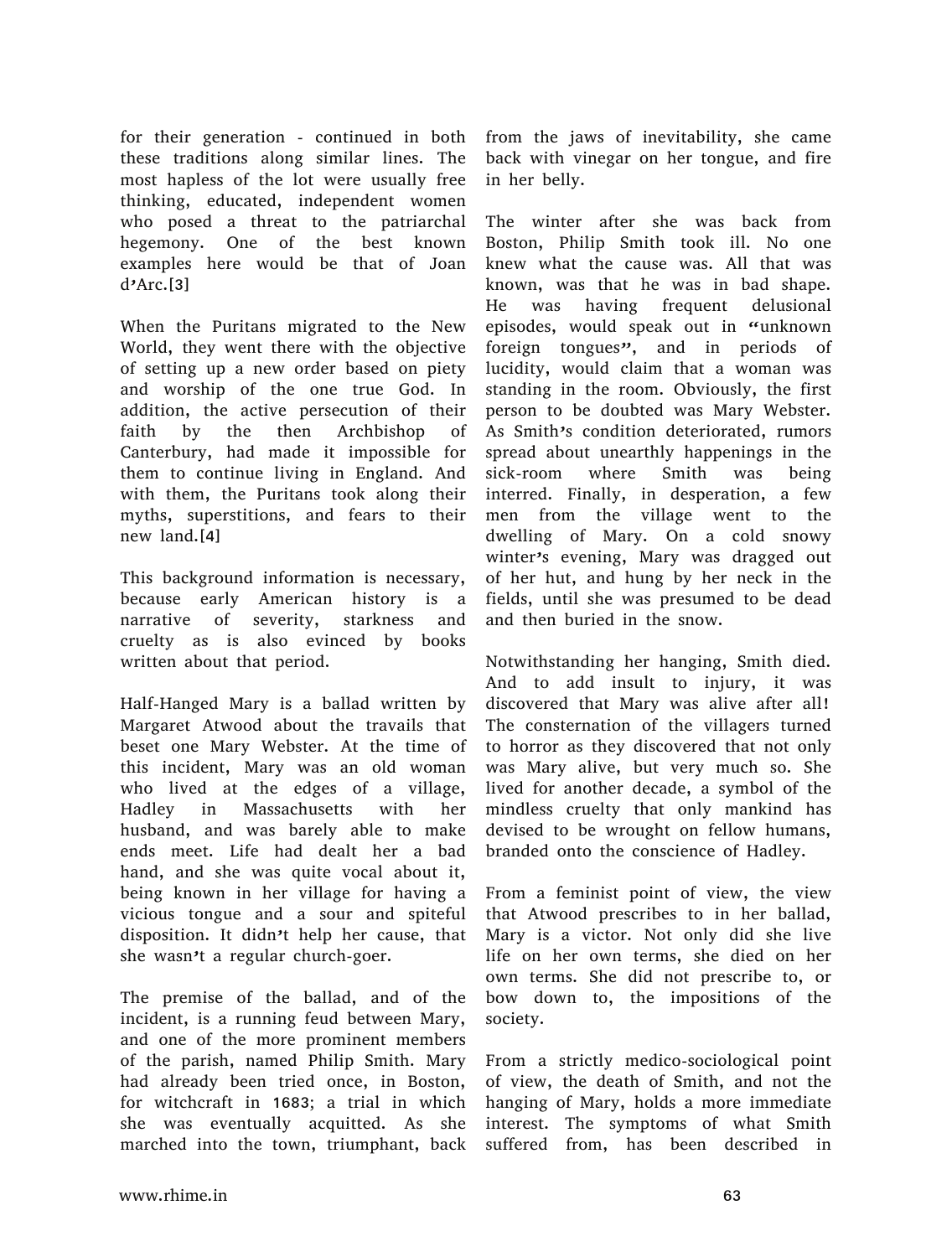somewhat detail by his friend, Cotton Mather in his book Magnalia Christi Americana,[5] where he says that:

"About the beginning of January, he began to be very valetudinarious, laboring under pains that seem'd Ischiatick…. He shew'd such weanedness from and weariness of the world, that he knew not (he said) whether he might pray for his continuance here: and such assurance he had of the Divine love unto him, that in raptures he would cry out, Lord, stay thy hand……and afterwards became delirious; upon which he had a speech incessant and voluble and (as was judg'd) in various Languages. He cry'd out, not only of pains, but also of pins...." (Here, Cotton Mather mentions the discovery of one such specimen in his bed by the attendants).

We must, at the outset understand, that medicine was in its nascent stages in Europe at the time of the incident, and as such was even more underdeveloped as a science in the New World. Moreover, in their zeal to reject all that was "Ungodly", the Puritans also ended up rejecting medical sciences and practices, relegating all health related phenomena to the realm of the supernatural: either the blessing or wrath of God, or more commonly, the work of the Devil. Mary, who had already been accused of consorting with the Devil and bearing His children, was an easy target for allaying the confusion of the common populace in the face of what they thought was an act of the Devil, Smith having already being established as a God-loving man.[5]

Another message which we must take away then from the paragraph above, is that the recording of symptoms of signs, owing to the relative infancy of scientific enquiry and rational thought, was sometimes heavily coloured by the influence of the perceived causal factor,

which in this particular case, was witchcraft. One must therefore, be careful as to the interpretation of the findings for the purpose of scientific evaluation, for it was not scientific evaluation, which was foremost in the mind of the recorder when we noted down what was perceived to be a manifestation of Demonic persecution.

Reverting back to the analysis of the symptoms that Smith was suffering from, Cotton goes on to write "In his distresses he exclaim'd much upon the woman aforesaid, and others as being seen by him in the room". The list continues, but now consists primarily of preternatural recordings of fires being seen, bed being shaken, cats being perceived and so on and so forth. On his death, it was noted that the back of the corpse was riddled with holes, "that seem'd made with Awls", there was a swelling over one of the breast, his was back full of bruises and that the body retained its warmth for a considerable amount of time after his death.

The symptoms of what Smith was suffering from, if we shorn off the supernatural allusions, boil down to neuralgias (pains) and neuropathy (pins), delirium (speech incessant and voluble), delusions (seeing the woman in the room) and mood disorders (raptures followed by agitation). The corpse, in addition, showed a lump in the chest, deep ulcers on the back with bruising, and was noticeably warm for a considerable amount of time.

From the Classical Microbiology Reviews, published in April 1999 by the American Society for Microbiology:

"Early in the disease the symptoms are similar to those of other forms of dementia, with gradual impairment of memory and cognitive functions, the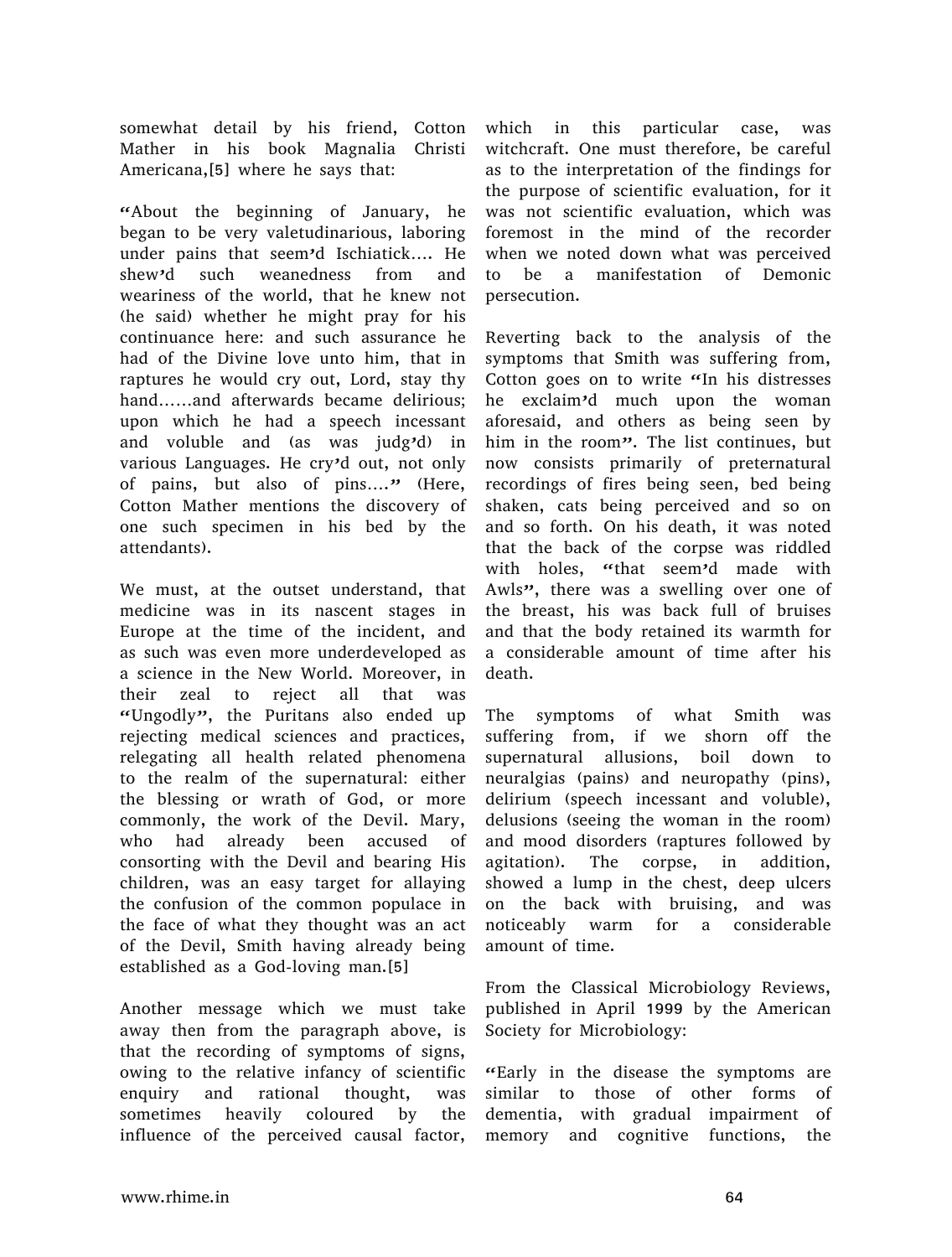appearance of irritability, and a decline in personal appearance. As the disease continues, progressive dementia develops, with psychotic symptoms mimicking nearly every psychiatric illness", [6] and

"Tabes Dorsalis….early manifestations are lightning pains and parasthesias..."

This list of symptoms, which closely tallies with that seen in Philip Smith, is that of neurosyphilis, a form of tertiary syphilis. The origins of syphilis remain debatable to date, with one school of thought suggesting that it was discovered by Columbus in 1492 and was subsequently brought back to Europe.[7] If that be the case, then early American Society was always exposed to the danger of contracting the disease, and in an Era when superstition held sway, the appearance of symptoms and signs which could not be explained by simple rational logic, was always thought to be the work of the Devil.

The introduction of syphilis in Europe in the 15th Century had coincided with a spasm of witchcraft hysteria and persecutions during the same period. Though witchcraft as an instrument of the Devil had been recognized and labeled as such (particularly in the notorious Malleus Maleficarum or the Hammer of Witches, which revealed a particularly virulent misogynist mindset of the writer) in as early as 1486, it wasn't until the 16th Century that active persecution of "witches" started in Europe.[8]

Though much has been postulated on the possible link of the rise of syphilis with the witch craze of 16th and 17th century Europe, nothing conclusive could be drawn owing to the conflicts in the secular trends of the two events. Few cases have been described by Andreski,[9] and although he argues for the case of

syphilis being the culprit behind the European witch-hunt craze, it has been strongly refuted by Jensen.[10]

In the American context, the more famous Salem Witch Trials in New England have been postulated to be a result of ergot poisoning and social and/or religious differences.[11] The singular case in Hadley has been mostly looked over, but it merits attention insofar as the symptoms and the sociocultural conditions are to be considered, because even though the society was based on an idea of severity and chastity, there might have been more than what meets the eye.

Getting back to the patient at hand, the corpse thus discovered had bruising over his back (what is called post-mortem staining) and deep ulcers on his back. The deep ulcers could be explained by the occurrence of bed-sores, which can get very deep indeed if not cared for, and are notoriously difficult to heal. Arguably, to the untrained eye, deep narrow ulcers on the back of the deceased may look like they have been made artificially.

The explanation of the preternatural duration of the warmth of the body is also quite simple, though what appears simple to us today, was a matter of great mystery to people in those days; especially as the death occurred in the cold winter months of Massachusetts, when it becomes very difficult to remain warm for the living soul, leave aside a corpse. As we all must be knowing, bodies of patients who died following sepsis remain warm for a lot longer, owing to the fact that the bacteria in their body which caused the sepsis in the first place remain in the body and multiply, producing energy in the process which is dissipated as heat. The infection, in turn, would have been a